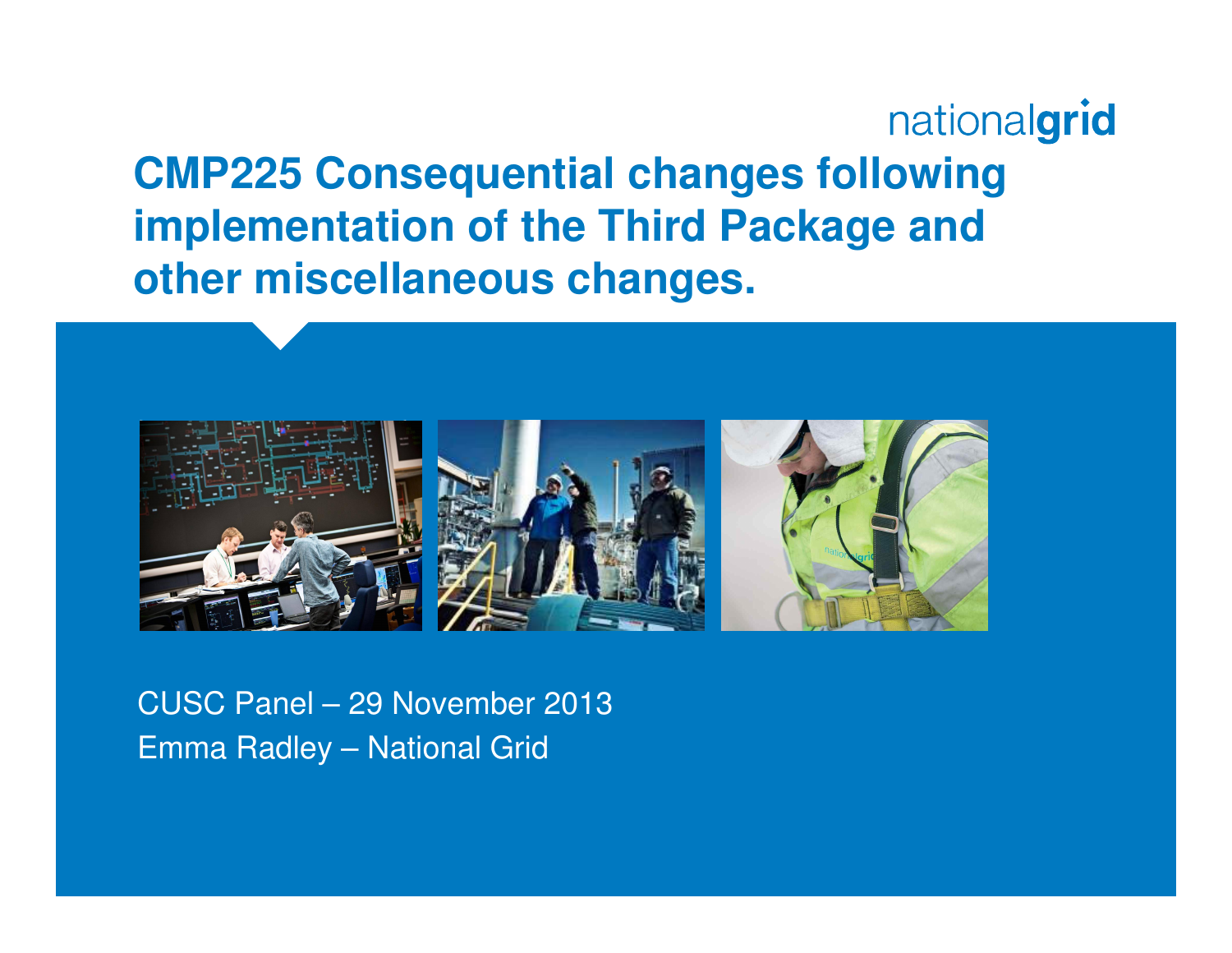#### **Background**

- $\mathbb{R}^3$ Statutory Instrument came into effect in November 2011
- $\mathbb{R}^n$  As a result, a number of changes were made to the Licences.
- 2 main changes
	- Introduction of a new Relevant Objective
	- Allowing the Authority to raise modifications which it considers necessary to comply with or implement theRegulations or any relevant decisions of the Agency.
- New Objective added to CUSC Proposal Form
- Other changes put on hold whilst Ofgem consulted on the licence wording licence wording.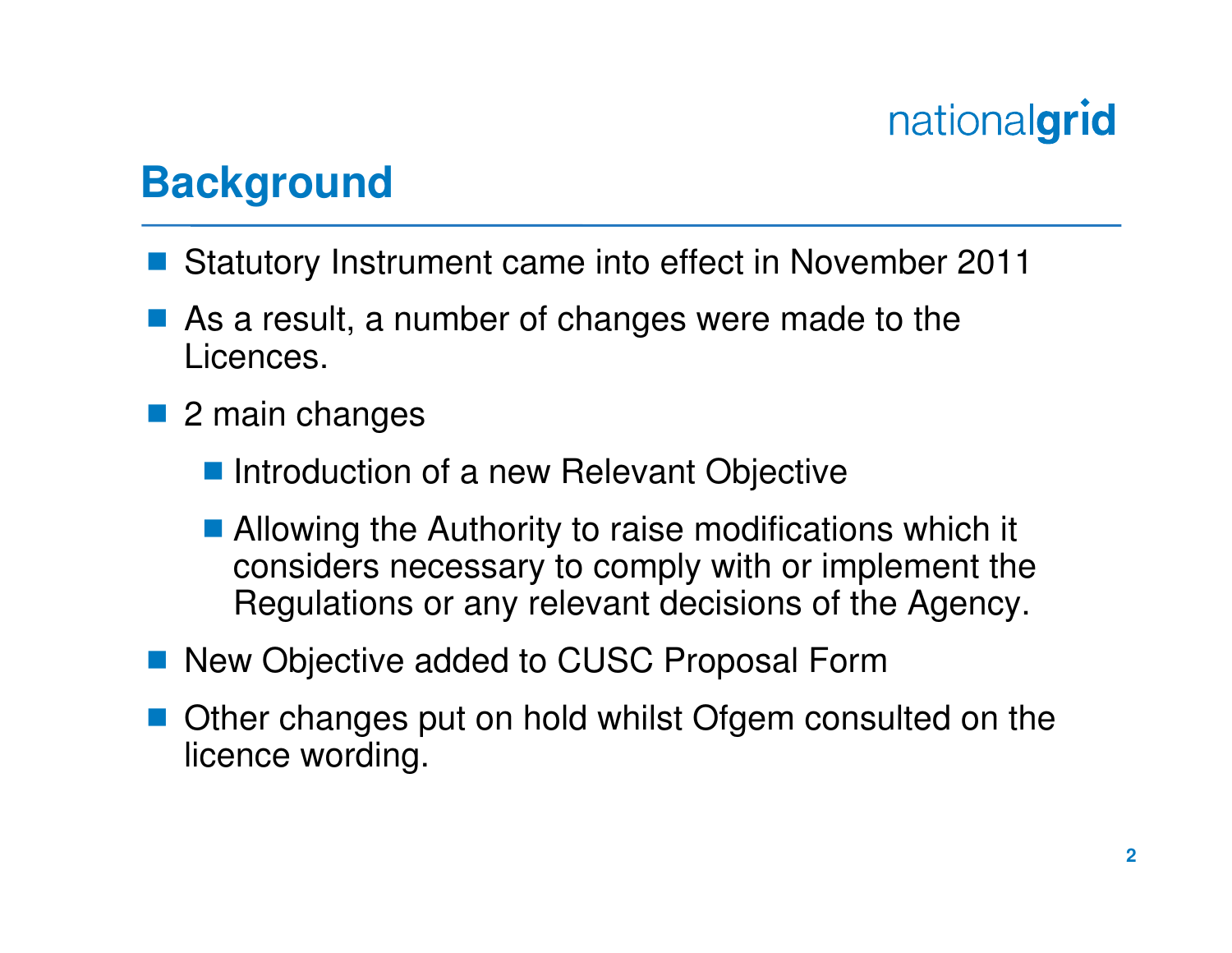#### **Summary of defect**

- Currently the CUSC does not allow for the Authority to<br>raise proposals in order to comply with the relevant raise proposals in order to comply with the relevant European legislation.
- Therefore, the CUSC is currently not consistent with the licence licence.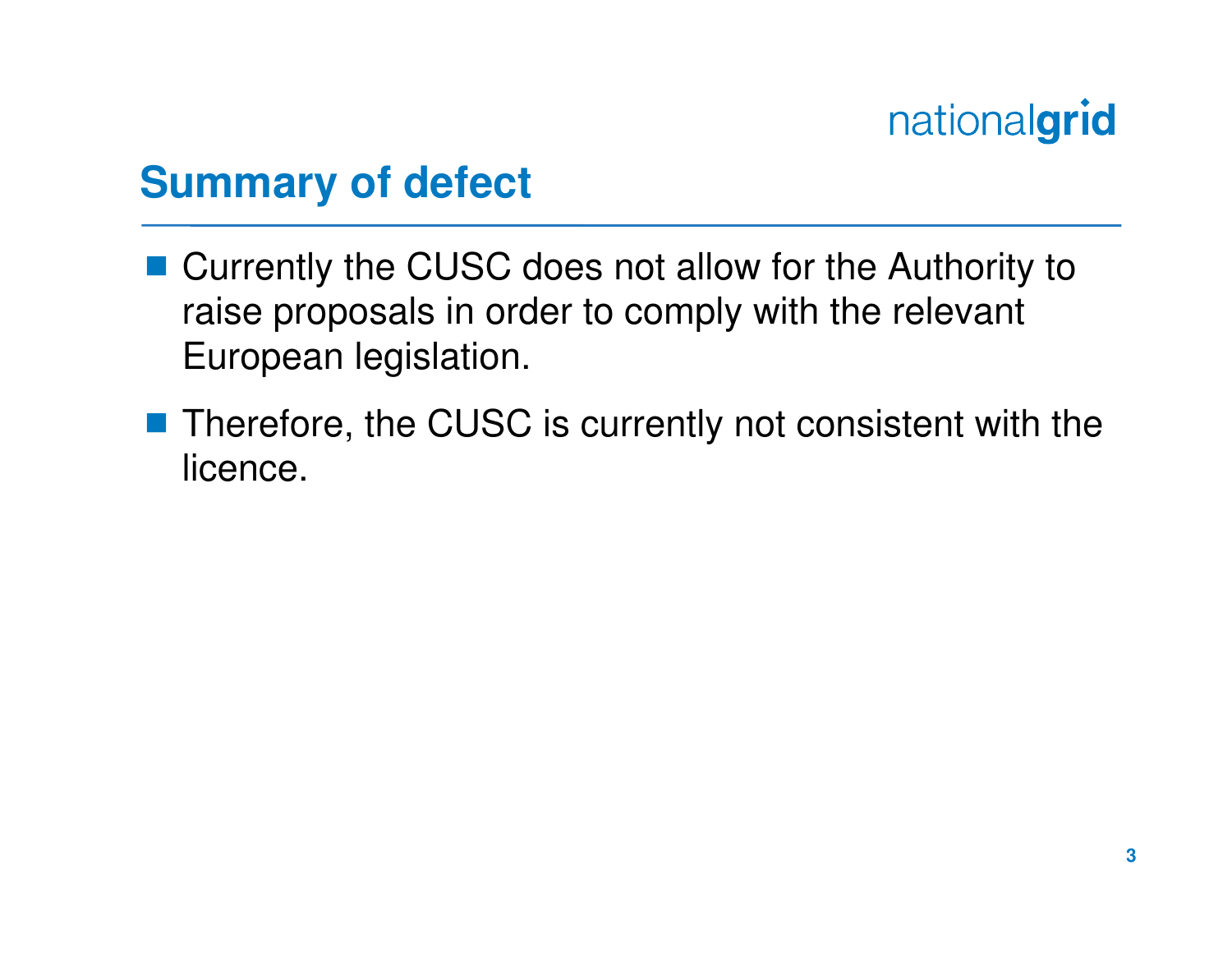### **Proposed CUSC Modification**

- **Enable the Authority to raise modifications to comply**<br>with relevant European Bequlation with relevant European Regulation.
- Apply the caveats in the licence to modifications raised<br>hy the license following an Authority direction by the licensee following an Authority direction.
- Apply the caveats to modifications which are raised by<br>the Authority in relation to European logislation the Authority in relation to European legislation.
- Changes will be required to Section 8 of the CUSC.
- Like-for-like proposal submitted to the BSC Panel for<br>consideration (P298) consideration (P298).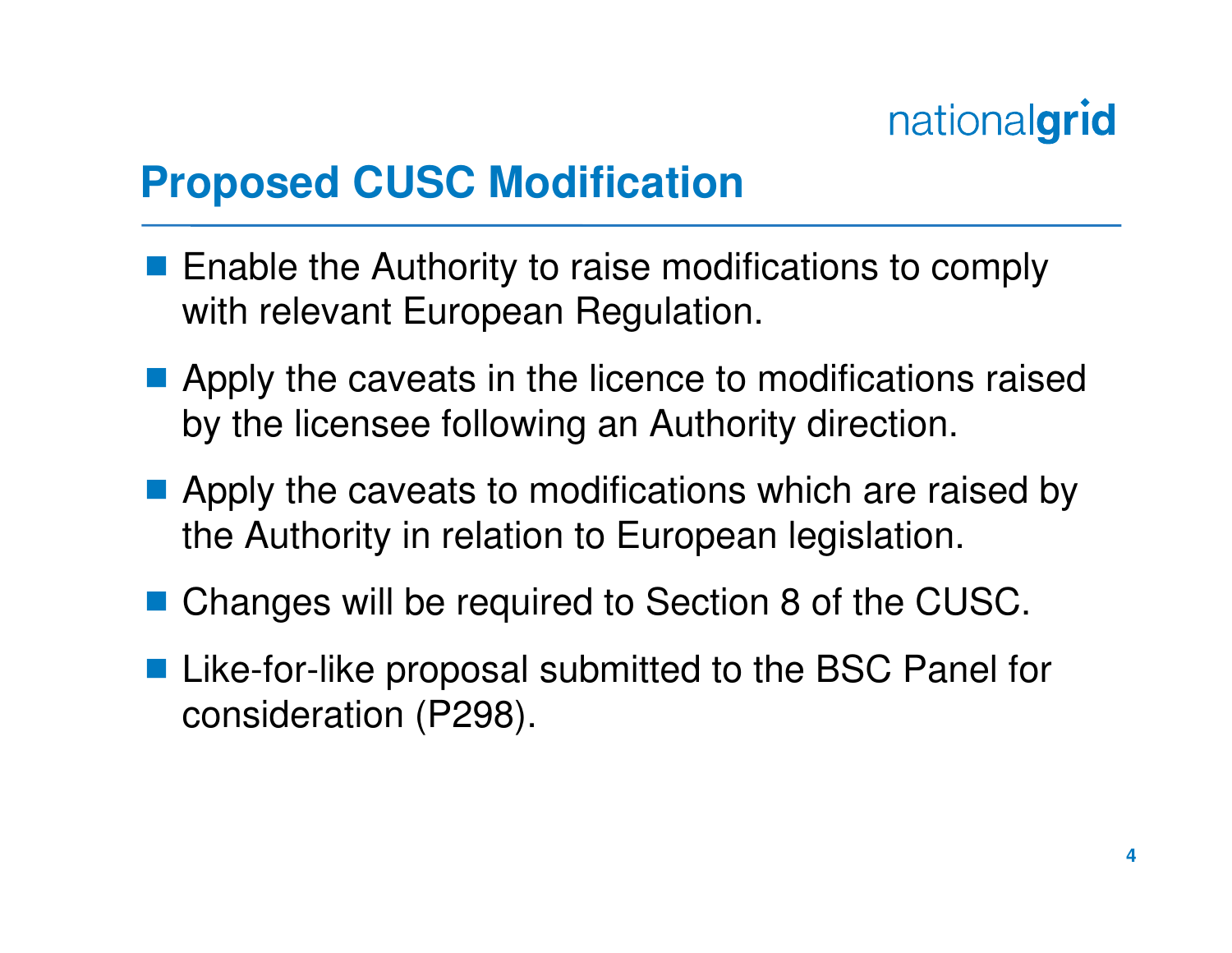#### nationalgrid **Justification against Applicable CUSC Objectives**

- The changes will accurately reflect the provisions set out in the Licence covering the circumstances and process to be followed in relation to Authority raised/directed modifications.
- CMP225 is resulting from the Third Package legislation and complies with the changes resulting from the Statutory Instrument.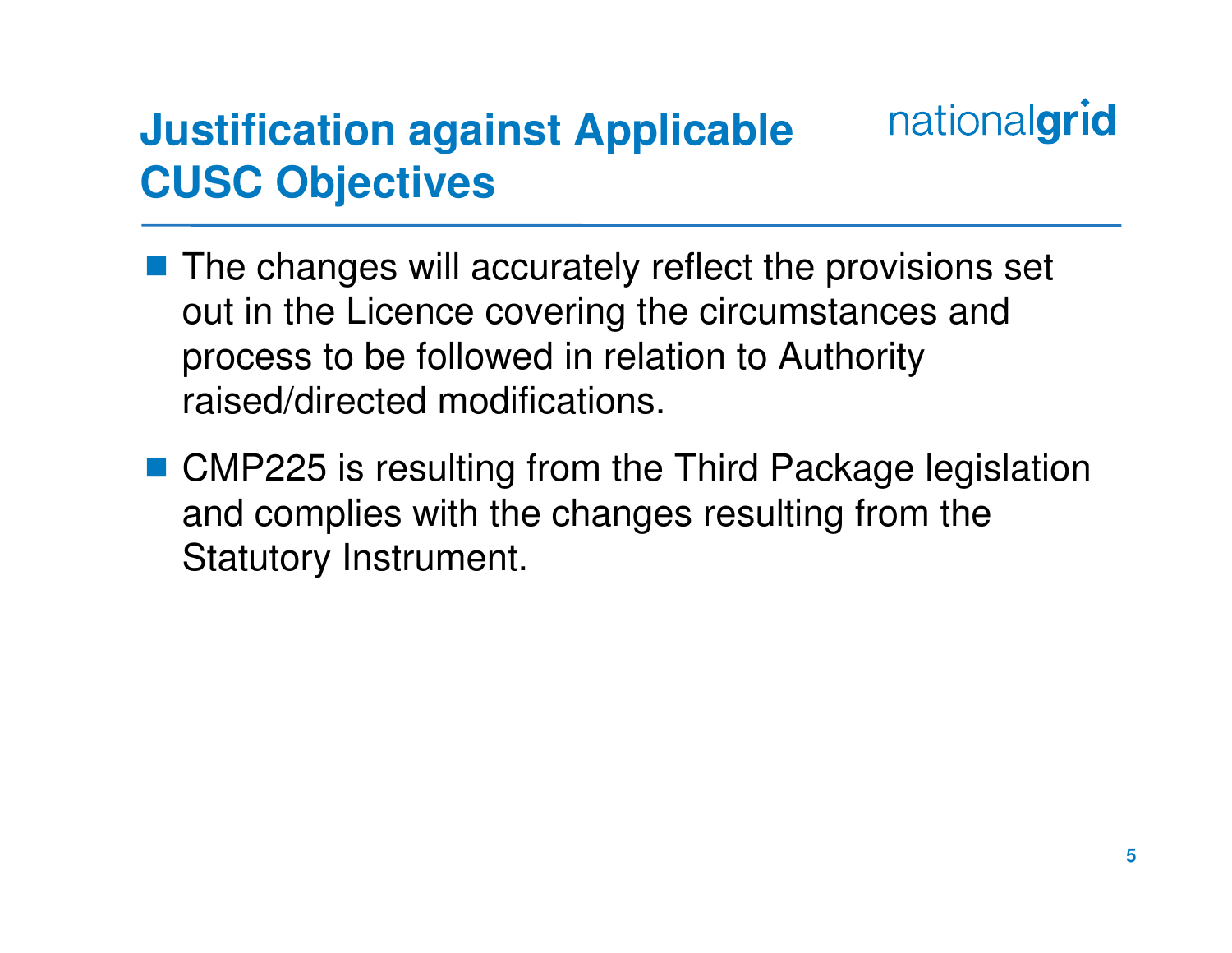## **Code Administrator Proposed Progression**



- The Panel is asked to agree:
	- whether CMP225 should be progressed through Self-Governance
	- how to progress CMP225
		- Workgroup
		- Code Administrator Consultation
	- whether CMP225 is exempt from the ongoing SCR